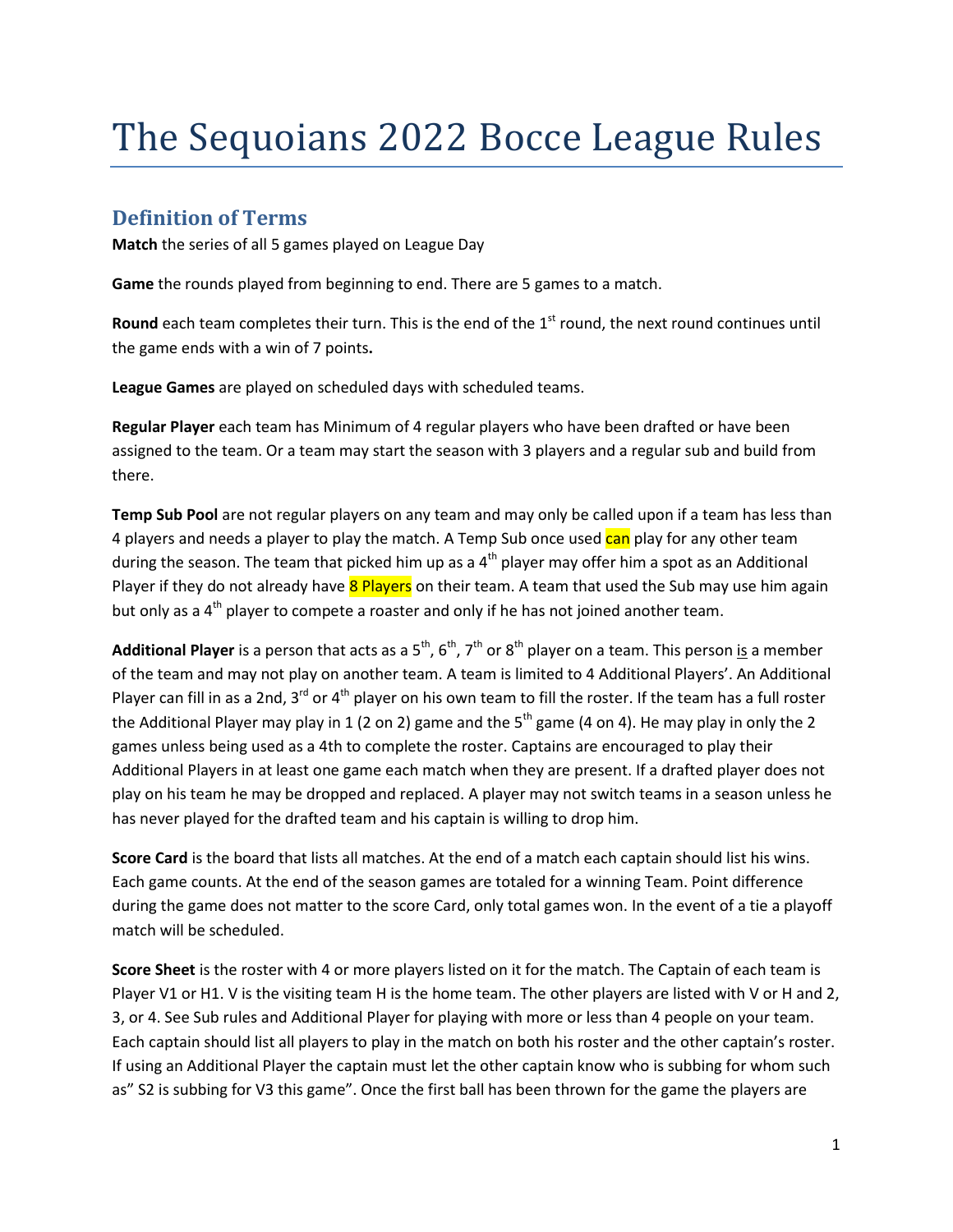locked in place on the Roster. No other player may fill in and the players may not trade places. Captains may determine which player goes 1st or second but once the game has begun the players may alternate who goes first or  $2^{nd}$  in a game but must alternate turns in each round. Changing lineup within a game is permitted in the 2 on 2 games but not on the 4 on 4. Additional player may be "subbed" in for any player but only one 2 on 2 game and one 4 on 4 per additional player. The captain must let the other captain know before the start of the game he is Subbing the Additional player in.

**Tournament** is open to all. You do not need to belong to a team to play in a Tournament. Tournament rules, fees, partners… may vary.

## **Rules**

**Time** Play begins at 11 AM sharp. 45 min prior to start, 10:15 AM, it is up to the home team to prepare the court. 10:30 the court is open for the home team to practice or continue preparation. 10:45 the court belongs to the Visitors for a warm up. If the visitors want to relinquish their time for any reason they may.

**Waiting for players** All players on the roster must be present when the first ball is thrown. If a team wants to wait for a player there will be a 20 minute grace period. At that time the team must go on with the players they have registered and ready. A Temp Sub may be used. (Please see description). If there is no legal Temp the short team may play with just 3 people. The 3 player team rotates to make up for the absent player. After play has begun a team may not add an additional player to the day's roster. If the missing player arrives he will not be permitted to play until the very last 4 on 4 game.

**Intermissions** There are no intermissions. The Scoresheet was designed for a Match to last approximately 3 hours. If there are late starts, cigarette breaks, bathroom stops …This league will become unappealing to those who came prepared.

**Players leaving the court** If a player wonders off he should be brought back before his turn to shoot or he risks forfeiting his turn. If the player is called to the office on club business or an emergency develops during the match which forces a player to leave the captains should judge how to best handle the situation.

**Forfeit, Rain and Rescheduling** Rescheduling for weather should be determined about 24 hours prior to the match. Rescheduling is difficult for everyone and cannot be held on board meeting days or conflict with other events. The game should be played on designated days if at all possible. If a team is a no show without contacting the opposing team captain and without giving 48 hours' notice it will be counted as a forfeit with all games going to the opposing team.

**Draft of Players** Captains will draw colors which correspond with the season schedule and draft choice order. Team A draws first, Team F draws 5<sup>th,</sup> then 6<sup>th,</sup> with Team D drawing 7<sup>th</sup> and so forth.

**Players must play for their assigned Teams** A player whom has never played for his assigned team may be dropped by his captain. If the player is dropped the captain may replace the dropped player with someone who has not played for another team and is not on another team's roster. A regular sub may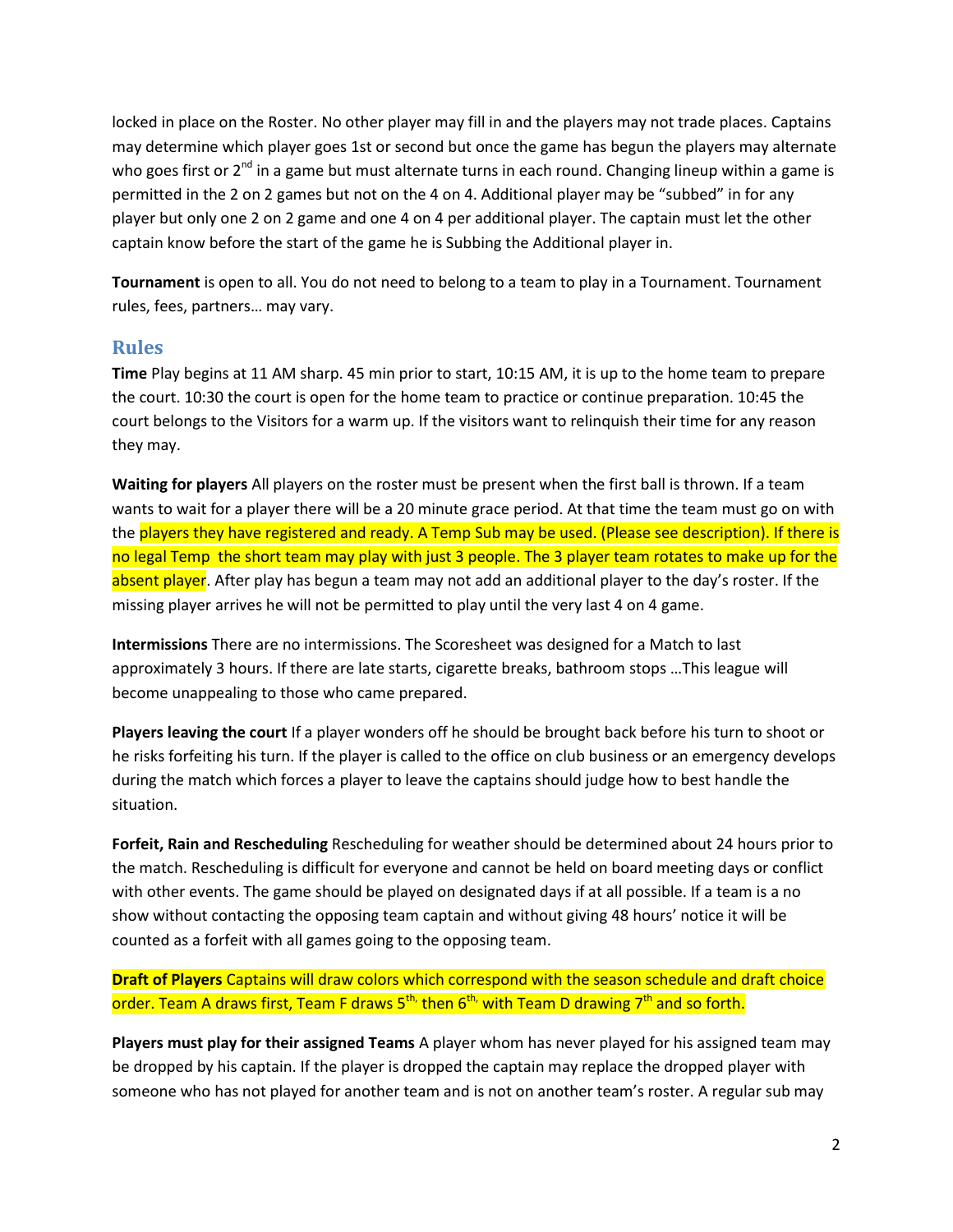be upgraded to player or additional player if the captain has room. (Less than 8 players and additional players on his team.)

**Responsibilities of a captain** The captain must attend the first captains meeting. He is responsible for keeping his players informed, on time, present throughout the match and good team sportsmanship. If a captain cannot make a match he must have a co-captain ready to step into his shoes. Don't forget there are extra responsibilities if you are the home team captain.

**Paperwork** Paperwork should be signed and turned in at the end of each match. This includes the roster used and the volunteer service sheet. Even if you do not need the hours please turn them in on time. Being a captain is an honor and a job, you are chairing an event and it is a certain amount of work that you should get credit for. (The turn in box is coming soon.)

**Disputes** All disputes must be settled by the 2 captains involved. If an agreement cannot be reached the captain with the complaint should make his statement in writing, and submit using the captain's thread. If a captain submits his complaint he must accept the decision made by the vote of the captains. Disputes do not go to the players or the Sequoians bod, they must be settled by the captains.

## **Rules of game play**

The listed team begins play by throwing the pallino. The pallino must **pass** the center yellow line. The pallino may hit the side walls but is disqualified if it hits the back wall. If disqualified the pallino is given to the other team to throw. The player may stand as close to the line of play (Male/Female) but may not step on or past. The pallino may hit the back wall and remain in play after the first regular ball has been thrown. Any regular ball hitting the back wall at any time is removed from the course for the round. The ball is ready to be thrown on the following round. After the pallino has been thrown and the  $1<sup>st</sup>$  regular ball has been thrown the opposing team throws one ball. After each team has thrown a ball the next turn will always fall to the team less close to the pallino. The players alternate turns as listed on their team roster. A team does not have to throw all balls in a round. The goal is 7 points for each game.

All judgement calls will be made by team captains. A captain may call for a measure at any time. If a ball is thought to be on the yellow line either pallino or regular ball a string should be stretched across the court. If the sun shadow determines the ball is on the line, the ball will be removed. (Pallino rethrown). If the captains do not agree on the measurement the round should be replayed. This rule pertains to rounds ending with each team having a ball touching the pallino or the closest 2 balls from opposing teams at equal distance from the pallino.

If the pallino leaves the court it will be re-thrown by the team that did not cause it to exit. This includes mid-round and the regular pallino throwing rules apply.

Because league is only a 7 point game quartos are only 4 points. There are no extra or free points for a quarto however the captain should note a quarto on the score sheet.